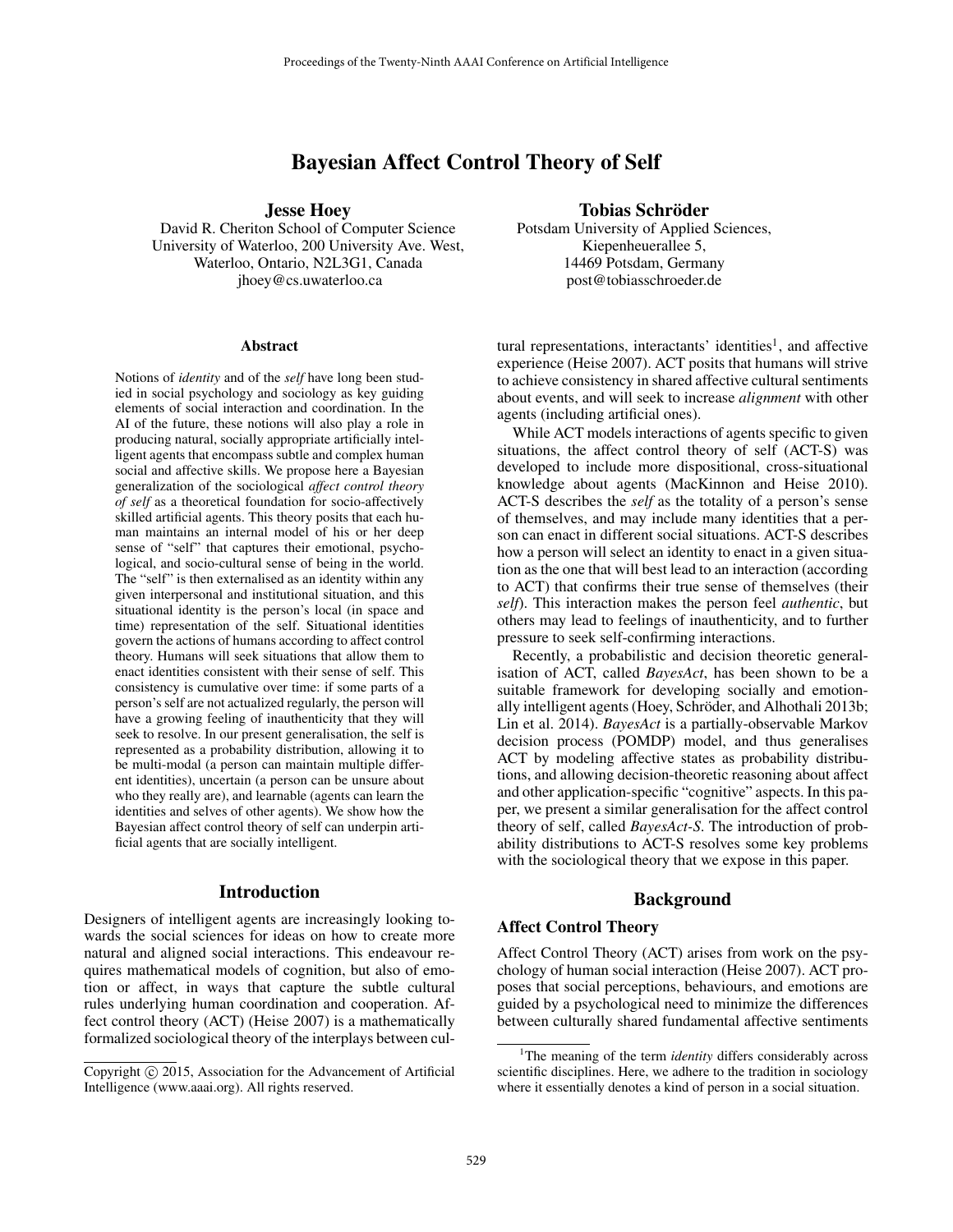about social situations and the transient impressions resulting from the interactions between elements within those situations. Fundamental sentiments, f, are representations of social objects, such as interactants' identities and behaviours, as vectors in a 3D affective space, hypothesised to be a universal organising principle of human socio-affective experience (Osgood, May, and Miron 1975). The basis vectors of affective space are called Evaluation/valence, Potency/control, and Activity/arousal (EPA). EPA profiles of concepts can be measured with the *semantic differential*, a survey technique where respondents rate affective meanings of concepts on numerical scales with opposing adjectives at each end (e.g., good, nice vs. bad, awful for E, weak, little vs. strong, big for P, and calm, passive vs. exciting, active for A). Affect control theorists have compiled lexicons of a few thousand words along with average EPA ratings obtained from survey participants who are knowledgeable about their culture (Heise 2010). For example, most English speakers agree that professors are about as nice as students (E), more powerful (P) and less active (A). The corresponding EPAs are [1.7, 1.8, 0.5] for professor and [1.8, 0.7, 1.2] for student<sup>2</sup>. In Japan, professor has the same P (1.8) but students are seen as much less powerful  $(-0.2)$ . As the EPA structure of social concepts has been shown to be highly consensual within cultures, affective lexicons can be regarded as rudimentary collective representations of human sociality (Ambrasat et al. 2014).

Social events can cause transient impressions,  $\tau$  (also three dimensional in EPA space) of identities and behaviours that may deviate from their corresponding fundamental sentiments, f. ACT models this formation of impressions from events with a grammar of the form actor-behaviour-object. Consider for example a professor (actor) who yells (behaviour) at a student (object). Most would agree that this professor appears considerably less nice (E), a bit less potent (P), and certainly more aroused (A) than the cultural average of a professor. Such transient shifts in affective meaning caused by specific events are described with models of the form  $\tau' = \tilde{M} \mathscr{G}(\mathbf{f}', \tau)$ , where  $M$  is a matrix of statistically estimated prediction coefficients from empirical impressionformation studies and  $\mathscr G$  is a vector of polynomial features in  $f'$  and  $\tau$ . In ACT, the weighted sum of squared Euclidean distances between fundamental sentiments and transient impressions is called *deflection*, and is hypothesised to correspond to an aversive state of mind that humans seek to avoid. This *affect control principle* allows ACT to compute *normative* actions for humans: those that minimize the deflection. Normative predictions of ACT have been shown to be highly accurate in explaining verbal behaviours of mock leaders in a computer-simulated business (Schröder and Scholl 2009), non-verbal displays in dyadic interactions (Schröder et al. 2013), and group dynamics (Heise 2013), among others (MacKinnnon and Robinson 2014).

#### Partially Observable Markov Decision Processes

A partially observable Markov decision process  $(POMDP)$  (Åström 1965) is a stochastic control model that consists of a finite set  $X$  of states; a finite set  $A$  of actions; a stochastic transition model Pr :  $X \times A \rightarrow \Delta(X)$ , with  $Pr(x'|x, a)$  denoting the probability of moving from state x to x' when action a is taken, and  $\Delta(X)$  is a distribution over  $\mathcal{X}$ ; a finite observation set  $\Omega_x$ ; a stochastic observation model,  $Pr(\omega_x|x)$ , denoting the probability of making observation  $\omega_x \in \Omega_x$  while the system is in state x; and a reward  $R(a, x')$  for a transition to x' induced by action a.

A *policy* maps *belief states* (i.e., distributions over  $\mathcal{X}$ ) into choices of actions, such that the expected discounted sum of rewards is (approximately) maximised.

In this paper, we will be dealing with *factored* POMDPs in which the state is represented by the cross-product of a set of variables or features. POMDPs have been used as models for many human-interactive domains, including intelligent tutoring systems (Folsom-Kovarik, Sukthankar, and Schatz 2013), spoken dialogue systems (Williams and Young 2006), and assistive technologies (Hoey et al. 2012).

### BayesAct

Recently, ACT was generalised and formulated as a POMDP (Hoey, Schröder, and Alhothali 2013b) for humaninteractive artificially intelligent systems. This new model, called *BayesAct*, generalises the original theory in three ways. First, sentiments are viewed as probability distributions over latent variables rather than points in the EPA space, allowing for multimodal, uncertain and dynamic sentiments to be modeled and learned. Second, affective interactions are augmented with *propositional* state (e.g. the usual state space considered in typical AI applications). Third, an explicit reward function allows for goals that go beyond simple deflection minimization.

A *BayesAct* POMDP models an interaction between two agents (human or machine) denoted *agent* and *client*. The state is the product of six 3-dimensional continuous random variables corresponding to fundamental and transient sentiments about the *agent*'s identity ( $\mathbf{F}_a$ ,  $\mathbf{T}_a$ ), behaviour  $(\mathbf{F}_b, \mathbf{T}_b)$  and *client*'s identity  $(\mathbf{F}_c, \mathbf{T}_c)$ . We use  $\mathbf{F} = {\mathbf{F}_a, \mathbf{F}_b, \mathbf{F}_c}$  and  $\mathbf{T} = {\mathbf{T}_a, \mathbf{T}_b, \mathbf{T}_c}$ . Actions in the *BayesAct* POMDP are factored in two parts: b<sup>a</sup> denotes the *affective* component or interpretation, and a represents the *propositional* part. For example, if a tutor gives a hard exercise to do, the manner in which it is presented, and the difficulty of the exercise, combine to form an affective impression b<sup>a</sup> that is communicated. The actual exercise itself (content, difficulty level, etc) is the *propositional* part of the action, a. The fundamental behaviour,  $F_b$ , denotes either observed *client* or taken *agent* affective action. That is, when *agent* acts, there is a deterministic mapping from the affective component of his action (denoted b<sup>a</sup> in *BayesAct*) to the *agent*'s behaviour  $\mathbf{F}_b$ . When *client* acts, *agent* observes evidence of  $F_b$  (as the affective behaviour of the other agent).

The transient impressions, T, evolve according to the deterministic impression-formation operator in ACT  $(M\mathscr{G})$ . Fundamental sentiments are expected to stay approximately

<sup>&</sup>lt;sup>2</sup>Values range by convention from  $-4.3$  to  $+4.3$  (Heise 2010). This range has historical roots in Osgood's massive cross-cultural studies of affective sentiments (Osgood, May, and Miron 1975). The Bayesian version (*BayesAct*) operates on a real-valued scale and so is not restricted to only consider vectors within that range.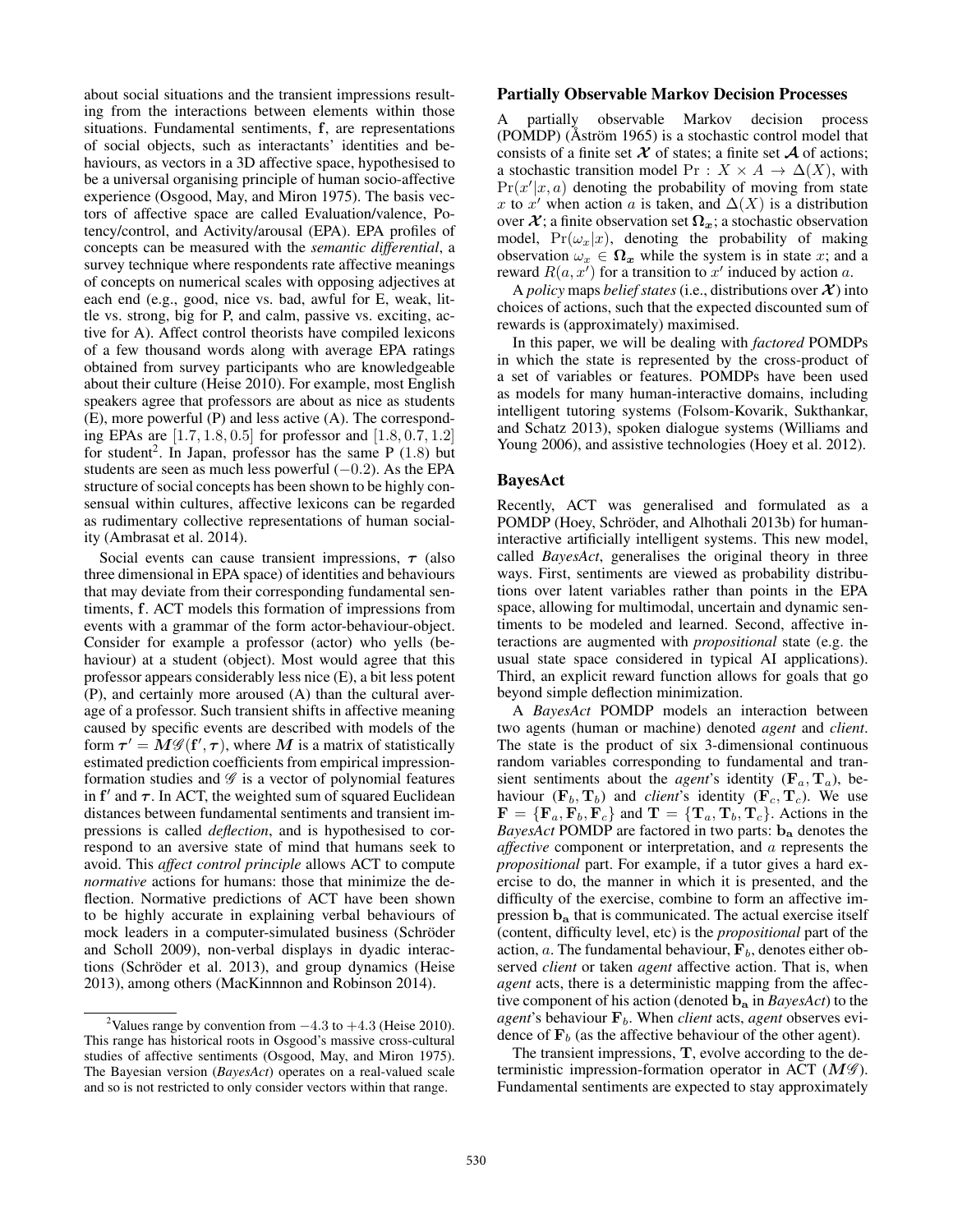constant over time, but are subject to random drift (with noise  $\Sigma_f$ ) and are expected to also remain close to the transient impressions because of the *affect control principle*. Thus, the dynamics of  $\bf{F}$  can be written as:

$$
Pr(\mathbf{f'}|\mathbf{f}, \boldsymbol{\tau}) \propto e^{-\psi(\mathbf{f'}, \boldsymbol{\tau}) - \xi(\mathbf{f'}, \mathbf{f})}
$$
 (1)

where  $\psi \equiv (\mathbf{f}'\!-\!\!\mathbf{M}\mathscr{G}(\mathbf{f}',\boldsymbol{\tau}))^T\mathbf{\Sigma}^{-1}(\mathbf{f}'\!-\!\!\mathbf{M}\mathscr{G}(\mathbf{f}',\boldsymbol{\tau}))$  combines the *affect control principle* with the impression formation equations and  $\xi \equiv (\mathbf{f}' - \mathbf{f})^T \Sigma_f^{-1} (\mathbf{f}' - \mathbf{f})$  represents the inertia of fundamental sentiments. The two terms can be combined into a single Gaussian that is non-linearly dependent (due to the polynomial features in  $\mathscr{G}(\tau, \mathbf{x})$  on the previous state. *BayesAct* thus uses sample-based representation for beliefs, and a *bootstrap filter* for belief updates.

The probability distribution in (1) gives the normative (expected) action as one of the components of  $f'$ :  $f'_{b}$ . Thus, by integrating over  $f_a$  and  $f_c$  and the previous state, we obtain a distribution over  $f_b$  that acts as a *normative action prediction*: it tells the agent what to expect from other agents, and what action is expected from it.

*BayesAct* includes an application-specific set of random variables X that are interpreted as the *non-affective* elements of the domain (e.g. whose turn it is, behaviours of other agents, game states, student knowledge representations for intelligent tutors, or plan-steps representing progress through a task). The dynamics of  $X$  are application specific, but depend in general on the *deflection*, and on the propositional component of the action, a (which complements the affective component,  $b_a$ ). Thus, we require a definition for  $Pr(\mathbf{x}' | \mathbf{f}, \boldsymbol{\tau}, \mathbf{x}, a)$ . We refer to this distribution as the *social coordination* rule: it defines what agents are expected to do in a situation with sentiments f and  $\tau$ . For example, we would expect faster learning from a student if deflection is low, as they do not have to use valuable cognitive resources to deal with any mis-alignment with the tutor. X also may condition the affective dynamics of  $\bf{F}$  and  $\bf{T}$  (e.g. a professor will act differently with students of differing skill levels).

The *BayesAct* POMDP assumes that the state is not observable, but that observations are obtained for some (possibly empty) subset of **X** and for the affective behaviour  $\mathbf{F}_b$ . As affective identities are latent variables, they are learned (as inference) in the POMDP. Thus, if behaving normatively, an agent will perform affective actions  $(\mathbf{F}_b)$  that allow other agents to infer what his (true) identity is. The normative action is thought to be used by humans as an emotional "fast thinking" heuristic: roughly corresponding to "System 1" thinking (Kahneman 2011). If agents are fully cooperative and aligned, then no further planning is required to ensure goal achievement. Agents do what is expected of them (which may involve planning over  $X$ , but not over  $F$  and  $T$ ), and expect others to do so as well. However, when alignment breaks down, or in non-cooperative situations, then slower, more deliberative "System 2" thinking is required.

To accomplish this deliberative thinking, *BayesAct* uses a Monte-Carlo tree search (MCTS) method called POMCP-C (Asghar and Hoey 2014). This method builds a search tree by sampling trajectories from the POMDP as a simulator. It requires an *action bias* from which samples are

drawn in the action space, which here is the normative action prediction as above.

## Affect Control Theory of Self

The affect control theory of self (ACT-S) describes a higherorder level of socio-affective control than ACT (MacKinnon and Heise 2010). ACT governs the choice of behaviours in a given situation given an identity. In contrast, ACT-S is used to select identities to enact in a particular setting and institution, respecting situational and dispositional constraints simultaneously. ACT-S describes a person's sense of*self* using the *fundamental self-sentiment*, an EPA vector that describes a composite feeling for the overall self. The fundamental self sentiment is thought to be relatively stable over time, providing a sense of consistency and giving protection against disruptive events. However, it can change drastically in short periods in exceptional circumstances.

ACT-S describes the recent history of self-feelings with a *situational self-sentiment* (again, an EPA vector). The situational self-sentiment is the ephemeral feeling about the *self* that a person has within a given setting. This feeling is a combination of the recently experienced interactions with others, with the situation, and with the institution in which the experiences occurred. The affect control principle's primary proposition is that *people construct situational self-sentiments that are consistent with their fundamental self-sentiment*. The difference between these two is called the *inauthenticity*: if one cannot enact a series of identities that create a situational self-sentiment that is consistent with one's fundamental self-sentiment, one feels a sense of *inauthenticity* in the situation (MacKinnon and Heise 2010).

We will denote the fundamental self sentiment as  $S_f$  =  ${S_{fj}}$  and the situational self-sentiment as  $S_s = {S_{sj}}$ where  $j \in \{e, p, a\}$  and both are three-dimensional vectors. The *inauthenticity* is a three dimensional vector  $I = \{I_i\},\$ and is computed as  $I = F_a - S_f$  (a 3-vector difference): it gives the difference between the currently felt identity  $\mathbf{F}_a$ and the fundamental self sentiment,  $S_f$ .

The situational self-sentiment is defined as a weighted accumulation of identities enacted over time (Heise 2007):

$$
\mathbf{s_s}^T = \sum_{t=0}^T w(t,T) \mathbf{f}_a^t \tag{2}
$$

where superscripts denote time indices and  $w(t, T)$  is a decay function, e.g.  $w(t,T) = \eta^{T-t}$ , with  $0 < \eta \le 1$  being a decay constant. The inauthenticity also accumulates over time, such that, at time  $T$  we have the accumulated inauthenticity,  $I_a$ :

$$
\mathbf{i_a}^T = \sum_{t=0}^T w(t,T) \left( \mathbf{f}_a^t - \mathbf{s_f}^t \right) = \mathbf{s_s}^T - \sum_{t=0}^T w(t,T) \mathbf{s_f}^t \tag{3}
$$

We can make the further assumption that the fundamental self sentiment does not change very quickly, so that  $s_f{}^t$  = s<sub>f</sub>, and we understand that s<sub>f</sub> means the fundamental selfsentiment at the current time,  $T$ . Thus, we can write:

$$
\mathbf{i_a}^T = \mathbf{s_s}^T - \mathbf{s_f} \sum_{t=0}^T w(t,T)
$$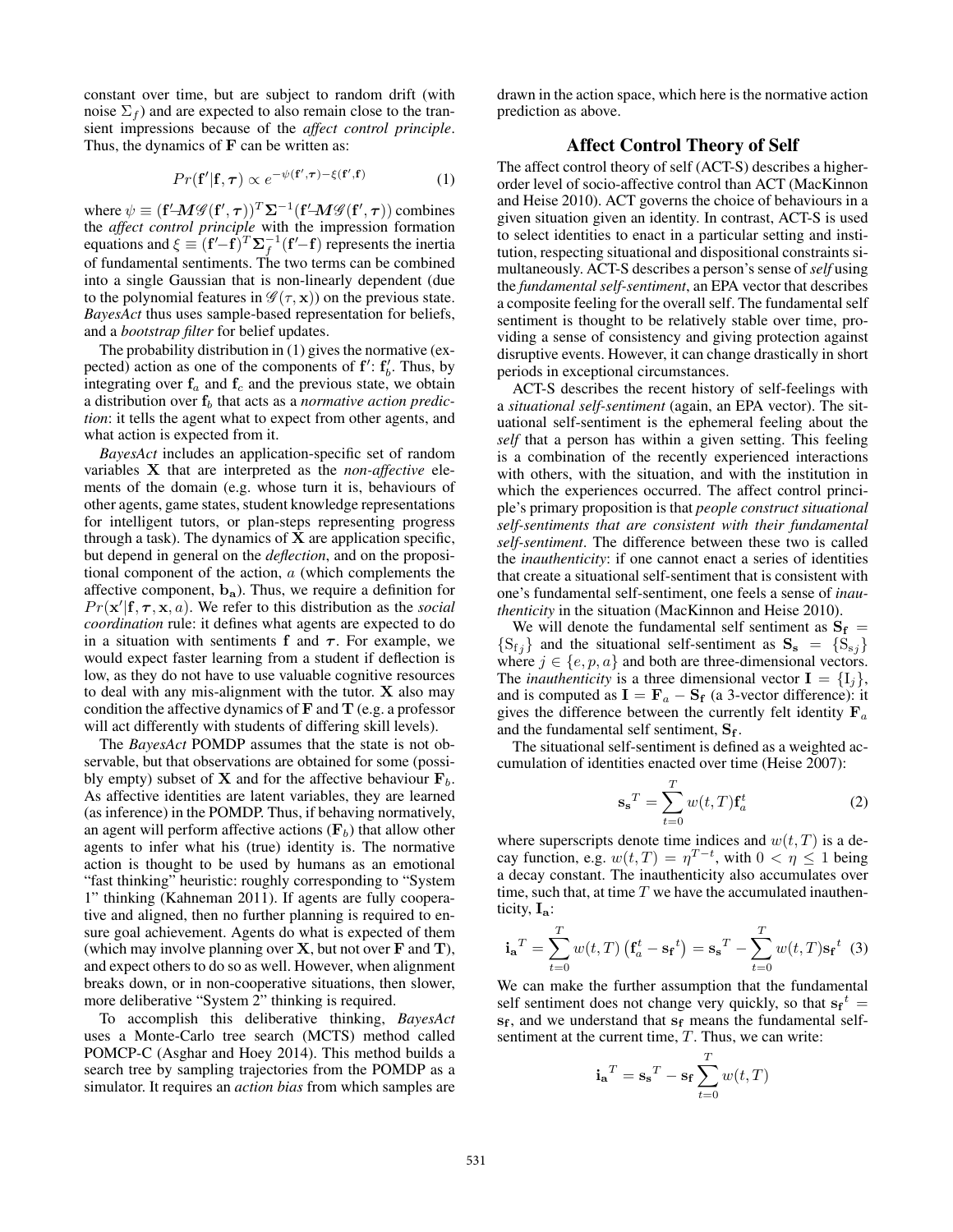which, if we use the geometric decay constant  $\eta$  as above, and let  $T \to \infty$ , becomes

$$
\mathbf{i}_{\mathbf{a}} = \mathbf{s}_{\mathbf{s}} - \mathbf{s}_{\mathbf{f}} \frac{1}{1 - \eta} \tag{4}
$$

Where  $i_a$ ,  $s_s$  and  $s_f$  represent the accumulated inauthenticity, situational self-sentiment, and fundamental self sentiment at the current time.

We can see from Equation 2 that the enacted identities are summed to create the situational self sentiment. What this implies is that a person can create a situational selfsentiment that is neutral by acting very positively (E), and then acting negatively to offset the positivity. For example, one could enact the identity of a *saint* ( $E = 2.81$ ), followed by the identity of a *sinner* ( $E = -1.68$ ), and if  $w = 0.6$ , the resulting self sentiment would be close to  $E = 0$ , and the actor would feel very neutral. As a more realistic example, consider the fictional case of Sara Sim, the CEO of a large and prosperous technology firm. Sara has both the *female* identity  $EPA = \{1.60, 0.22, 0.42\}$ , and the *executive* identity  $EPA = \{1.26, 1.93, 1.44\}$ . These two identities are substantially different on the potency and activity axes. If we assume that Sara primarily enacts her *executive* identity during the day while at work (call this t = 2−5), and her *female* identity in the evenings ( $t = 6-7$ ) and mornings ( $t = 0-1$ ) while at home with her family, then, taking  $\eta = 0.8$ , we have that her self sentiment at the end of the day according to Equation 2 would be {6.02, 4.15, 3.68}, which if rescaled by  $1 - \eta$  according to Equation 4, gives  $\{1.20, 0.83, 0.74\}$ , with a closest label of *businesswoman* in EPA lexicons.

### Bayesian Affect Control Theory of Self

In *BayesAct*, identities are no longer points in the EPA space, but probability distributions. Here, we hypothesise that both fundamental self-sentiments and situational self-sentiments are also probability distributions. The idea of treating sentiments as distributions removes a drawback of affect control theory, that a single identity must be selected at each time, and that each behaviour can only correspond with a single sentiment. One frequently encounters situations where multiple identities may be mixed, and multiple sentiments may occur simultaneously (Smith-Lovin 2007).

If we follow (Heise 2007), we would model the situational self-sentiment is as a sum of random variables given by Equation 2. We describe this model in the next section. Alternatively, in the subsequent section, we consider the situational self sentiment as a random variable that evolves as a function of the current enacted identity and the previous situational self-sentiment in a probabilistic mixture or "noisyor" model.

### Situational Self Sentiment: Summed Identities

Assume  $w(T, T) = 1$  and re-write Equation 2 as:

 $\sim$ 

$$
\mathbf{s_s}^T = \mathbf{f}_a^T + \eta \sum_{t=0}^{T-1} w(t,T-1) \mathbf{f}_a^t = \mathbf{f}_a^T + \eta \mathbf{s_s}^{T-1}
$$

or, alternatively:

$$
\mathbf{s_s}' = \eta \mathbf{s_s} + \mathbf{f}_a \tag{5}
$$

and thus, to compute  $Pr(\mathbf{S_s}^T)$ , we will need the convolution

$$
Pr(\mathbf{s_s}^T) = Pr(\mathbf{f}_a^T) * Pr(\eta \mathbf{s_s}^{T-1})
$$
 (6)

This convolution is not obvious to compute given distributions as sample sets of three dimensional vectors.

#### Situational Self Sentiment: Mixed Distributions

Rather than computing a probability distribution over the sum of fundamentals, we can sum the probability distributions by considering them as a probabilistic mixture model. The idea is that the situational self-sentiment at the current time step,  $S_s'$ , is *caused* by *either* the previous situational self-sentiment,  $S_s$  *or* the current fundamental identity,  $F'_a$ . However, the person is *uncertain* about which of these elements is the true cause of current situational self sentiment. As we are representing the person's subjective belief, the situational self-sentiment is really a probabilistic mixture of both. The person knows they used to feel one way, and knows they have just felt another way (which may be consistent), and knows that the way they feel is something of a combination of both of these feelings.

Mathematically, we consider that there is a binary random variable  $C$  that is drawn from a Bernoulli distribution with parameter  $\eta$  (i.e. a weighted coin flip with probability  $\eta$  of turning up heads), and that  $C = c$  ("true") means that  $S_s'$  is caused by  $S_s$ , and  $C = \overline{c}$  ("false") means that it is caused by  ${\bf F}_a'$ . Thus:

$$
c \sim Bernoulli(\eta, 1 - \eta) \tag{7}
$$

$$
\mathbf{s_s}' = c\mathbf{s_s} + (1 - c)\mathbf{f}_a' \tag{8}
$$

This means that to compute  $Pr(S_{s}^{\prime})$  we can sum over  $C, \mathbf{F}_a', \mathbf{S}_s$ :

$$
Pr(\mathbf{s_s}') = \int_{\mathbf{s_s}, \mathbf{f'_a}} [Pr(\mathbf{s_s}', c | \mathbf{s_s}, \mathbf{f'_a}) +
$$
  
\n
$$
Pr(\mathbf{s_s}', \bar{c} | \mathbf{s_s}, \mathbf{f'_a})] Pr(\mathbf{s_s}, \mathbf{f'_a}) d\mathbf{s_s} d\mathbf{f'_a}
$$
  
\n
$$
= \int_{\mathbf{s_s}, \mathbf{f'_a}} [Pr(\mathbf{s_s}' | c, \mathbf{s_s}) Pr(c) Pr(\mathbf{s_s}, \mathbf{f'_a}) +
$$
  
\n
$$
Pr(\mathbf{s_s}' | \bar{c}, \mathbf{f'_a}) Pr(\bar{c}) Pr(\mathbf{s_s}, \mathbf{f'_a})] d\mathbf{s_s} d\mathbf{f'_a}
$$
  
\n
$$
= Pr(c) Pr(\mathbf{s_s}) + Pr(\bar{c}) Pr(\mathbf{f_a})
$$
  
\n
$$
= \eta Pr(\mathbf{s_s}) + (1 - \eta) Pr(\mathbf{f_a})
$$
 (9)

We may also want  $C$  to be conditioned on other elements of the state, such as the institution (part of X in *BayesAct*), in which case we work with  $Pr(C|\mathbf{X})$ , or we could write the parameter as a function of the state,  $\eta(\mathbf{x})$ . We also may consider that some additional noise is added at each time step, so that

$$
\mathbf{s_s}' = c\mathbf{s_s} + (1 - c)\mathbf{f}_a' + \rho \tag{10}
$$

where  $\rho \sim \mathcal{N}(\mathbf{s}_s; 0, \Sigma_s)$  is normally distributed random noise (may be different noises for c and  $\bar{c}$ ). In this case, we have

$$
Pr(\mathbf{s_s}') = \eta \int_{\mathbf{s_s}} \mathcal{N}(\mathbf{s_s}'; \mathbf{s_s}, \Sigma_{\mathbf{s}}) Pr(\mathbf{s_s}) +
$$

$$
(1 - \eta) \int_{\mathbf{f'_a}} \mathcal{N}(\mathbf{s_s}'; \mathbf{f'_a}, \Sigma_{\mathbf{s}}) Pr(\mathbf{f'_a}) \tag{11}
$$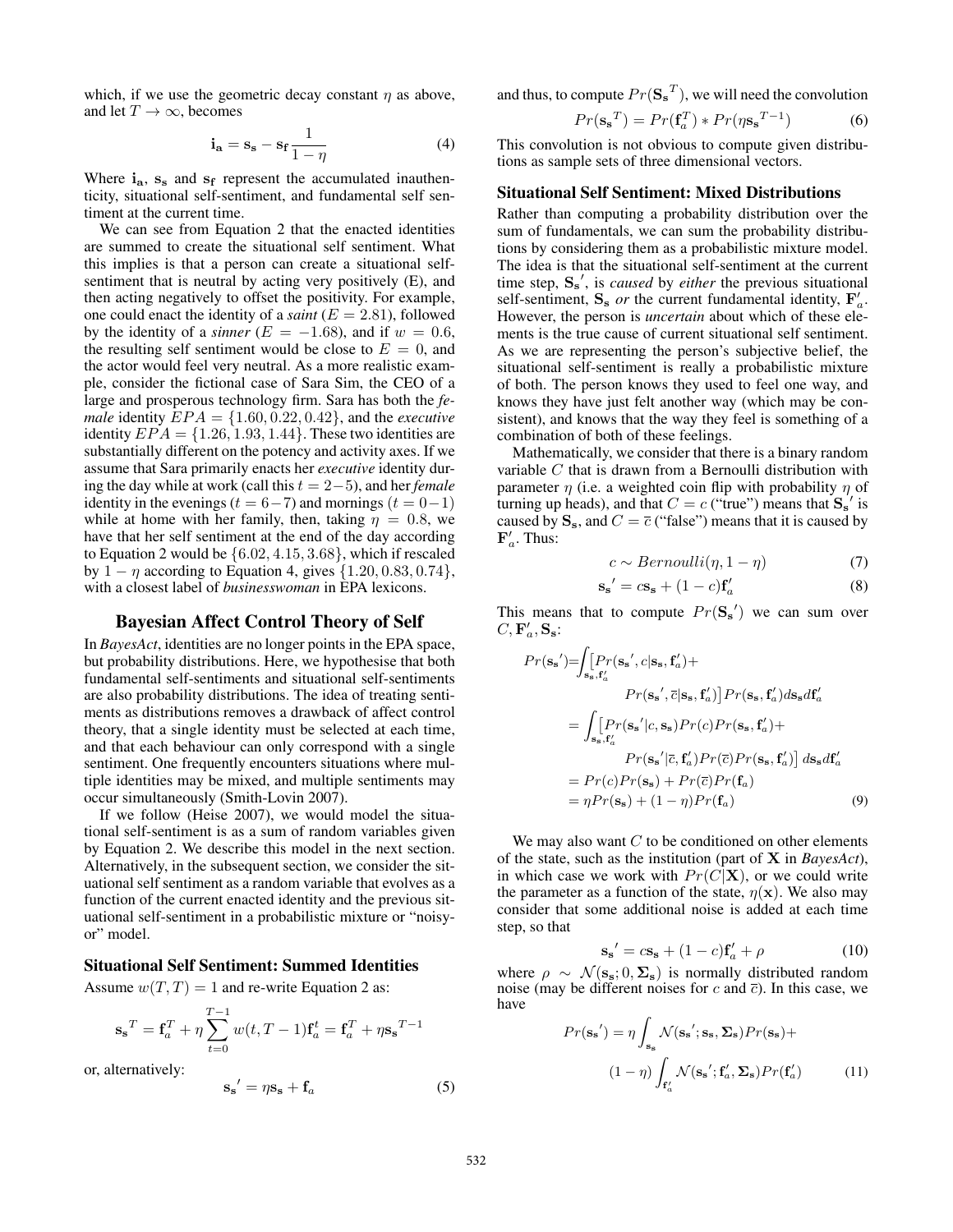As we are representing these distributions with sample sets, it is easy to apply Equation 9 in practice, by choosing a random sample of  $\eta N$  samples from  $Pr(s_{s}^{T-1})$  and  $(1-\eta)N$  samples from  $Pr(f_a)$ . Equation 11 is also straightforward, as we simply do the same but add some random normally distributed noise to each sample.

### Differences between the two representations

The two representations of the situational self-sentiment described in the last two sections are fundamentally different ways of looking at how the self-sentiments are updated sequentially. In the first case, identities are summed over time as vectors, thus averaging out to create the situational selfsentiment. In the following, we refer to this as "averaging". In the second case, identities are mixed over time. We will refer to this as "noisy-or".

Consider again the case of Sara Sim. If using averaging, Sara's situational self-sentiment will be a unimodal distribution centered around "businesswoman"  $(EPA=\{1.4, 1.1, 0.9\})$ . If using noisy-or, the situational selfsentiment will be bimodal, with one mode at "female" and the other at "executive". Now, which of these two selfsentiments match her fundamental self-sentiment better? If she could enact the identity of "businesswoman" exactly at home and at work, would she feel more or less authentic? If the former, then we should consider the averaging model as more accurate. If the latter, it would be the noisy-or model. We believe the latter is more accurate: Sara wants to feel like a female when out on a romantic dinner with her partner, not like a businesswoman. She wants to feel like a powerful executive while at work, not a menial businesswoman. If one were to ask Sara at the end of her day how she felt using a single word, she might average and report *businesswoman*. On the other hand, if given more flexibilty in her answer, she might report that she feels a bit of both *female* and *executive*.

Females in powerful roles will often be assigned the less powerful of the two identities by others, especially if there are no direct personal or institutional indications of the more powerful roles. For example, consider the case of Merribel G. Krosby, a female professor with a feminine and youthful outward appearance. The identity of professor has an EPA of  $\{1.61, 1.58, 0.35\}$ , while female is as before {1.6, 0.22, 0.42}. The average identity for Merribel is  $EPA = \{1.6, 0.86, 0.36\}$ , and is closest to that of a "graduate student"  $(EPA = \{1.6, 1.58, 0.35\})$  if considering the academic setting. People across the academic setting, from directors and deans to undergraduate students, often treat Merribel as a grad student, or simply a student  $(EPA = \{1.49, 0.31, 0.75\})$ , or as a female, because there is no direct visual evidence when meeting her that she is a professor. However, this assignment of role is not satisfying to Merribel, as it minimises her self-sentiments of powerfulness within the academic setting. In contrast, if she is going out with a romantic interest who treats her only as a professor, she may feel frustrated as she wishes to be seen outside of that role. In these situations, Merribel will feel like she has to play the role assigned to her by the other person, as not doing so will create significant deflection that is difficult

to avoid. Merribel's feelings of inauthenticity when treated as the average of her two identities seems to be a good indication that the noisy-or model may be a more accurate representation of what is happening in this situation at least<sup>3</sup>.

### Comparing Situational and Fundamental Selves

Once we have the distribution  $Pr(s_s)$ , we want to compare to an existing distribution describing the fundamental selfsentiment,  $Pr(s_f)$  in order to compute the accumulated inauthenticity. Although it may seem intuitive to use Equation 4, when considering distributions, the resulting probabilistic difference will be incorrect  $4$ . Instead, we want to measure inauthenticity as a function over the sentiment space which is a ratio of the two:

$$
\mathbf{i}_{\mathbf{a}}(\mathbf{s}) = \ln\left(\frac{Pr(\mathbf{s}_{\mathbf{s}})}{Pr(\mathbf{s}_{\mathbf{f}})}\right) \tag{12}
$$

Equation 12 can be used to compute the expected inauthenticity as the integral over the EPA space, s:

$$
\mathbb{E}[\mathbf{i}_\mathbf{a}] = \int_{\mathbf{s}} \mathbf{i}_\mathbf{a}(\mathbf{s}) Pr(\mathbf{s}_\mathbf{s}) d\mathbf{s}
$$
 (13)

We recognize this as the Kullback-Leibler (KL) divergence between  $s_f$  and  $s_s$ . This can be used to select an person to interact with in the following way. Suppose our agent already interacted with M different persons, and had learned a situational self-sentiment,  $\mathbf{s}_{\mathbf{s}j}$  for each  $j \in \{1 \dots M\}$ . Assuming the agent has a fixed fundamental self sentiment,  $s_f$ , it would select  $j^*$  as the next person to interact with, where

$$
j^* = \arg\min_j \left( \int_{\mathbf{s}} ln\left(\frac{Pr(\mathbf{s}_{\mathbf{s}j})}{Pr(\mathbf{s}_{\mathbf{f}})}\right) Pr(\mathbf{s}_{\mathbf{s}j}) d\mathbf{s} \right) \tag{14}
$$

#### Updating fundamental self-sentiments

Finally, we may want to be able to update the fundamental self-sentiment as a function of the history of situational selfsentiments. This would enable agents to learn through social interaction about other agents' more enduring sense of self or personality. We can do this using the following analogue of Equation 8:

$$
c_f \sim Bernoulli(\eta_f, 1 - \eta_f) \tag{15}
$$

$$
\mathbf{s_f}' = c_f \mathbf{s_f} + (1 - c_f) \mathbf{s_s}' \tag{16}
$$

As we expect fundamental self-sentiments to change slowly, we would expect that  $\eta_f > \eta$  and is very close to 1.0.

We may find some parts of an individual's self-sentiment decaying faster than others, and this may have a profound impact on interpersonal relations. Take for example, a fatherdaughter relationship which supports the self-sentiment of

<sup>&</sup>lt;sup>3</sup>While we have received significant support in personal communication from sociologists for the "noisy-or" model, a socialpsychological experiment will need to be carried out to test these models. For example, people could be queried for sentiments of different pairs of identities, and then for the average.

<sup>4</sup> e.g. consider a convolution of two identical distributions, which gives a third distribution with all possible ways of subtracting elements from each.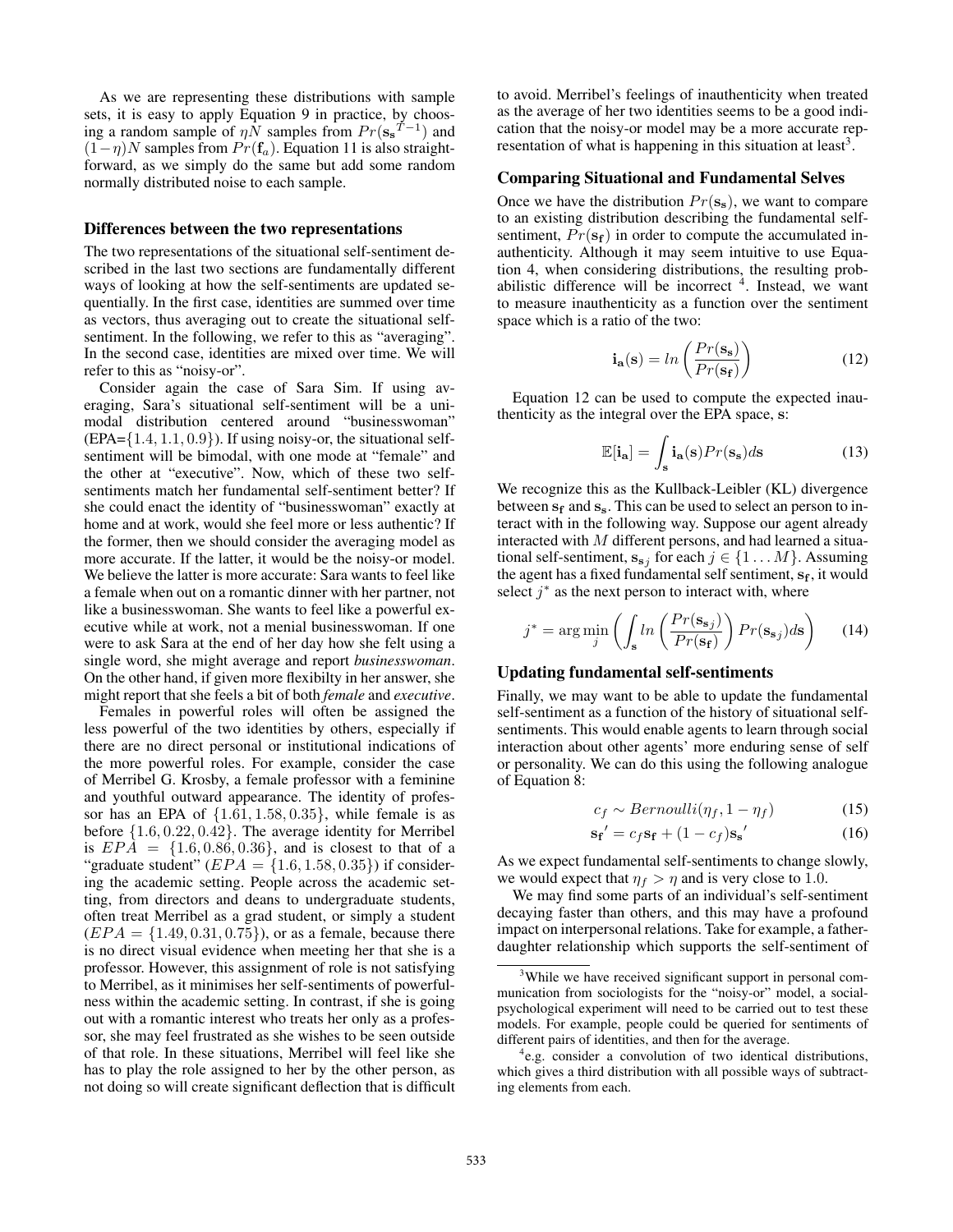*father* for the father and *daughter* for the daughter. Upon leaving home, the daughter's *daughter* identity rapidly diminishes as she engages in fewer interactions with her father, and she has a small  $\eta_f$  value (perhaps brought on by her change of situation). The father's  $\eta_f$  value remains the same though, so his self-sentiment of *father* decreases much less quickly. Thus, a discrepancy is created. The father attempts to resolve the discrepancy (the daughter is not communicating with him enough to support his sense of *father*) by attempting to interact with his daughter. This creates inauthenticity for both people, due to a difference in  $\eta_f$  values.

### Simulations

To implement *BayesAct-S* in practice, we make use of the *BayesAct* function SIMULATE $(f_a, f_c) \rightarrow (f'_a, f'_c)^5$ . This function is used to map a distribution over agent and client identities,  $f_a$  and  $f_c$ , respectively, to another such distribution after a single interaction (agent acts, client acts). There are two cases to be considered: known or unknown *client* identity. If the client identity is known, SIMULATE creates two *BayesAct* Agent instances, one for *agent* and one for the known *client* identity. Two updates then occur: one to update an *agent* simulator, and one to update a (known) *client* simulator. In the second case, the client identity is unknown (a stranger, so  $f_c$  is set to  $s_o$ , e.g. the mean of all identities in the lexicon). In this case, SIMULATE only create a single *BayesAct* Agent instance for *agent*, and does a *BayesAct* simulation where the observations on *client* turn are null, so the weights computed are the same for all samples. This is the same as assuming the *client* does the deflection minimizing predictions of the *agent* (with added noise).

A simulation proceeds for  $T$  steps, starting with a situational self-sentiment  $s_s$  equal to the fundamental selfsentiment, s<sub>f</sub>. After each call to SIMULATE, we update the situational self-sentiment using the resulting  $f_a$  as  $s_s' \leftarrow$  $\eta s_s + (1 - \eta) f_a$ . This is shorthand to mean that  $s_s'$  is distributed according to a probabilistic mixture of  $s_s$  and  $f_a$ , with probabilities  $\eta$  and  $1 - \eta$ . In practice, we accomplish this by drawing  $\eta N$  samples from  $Pr(s_s)$  and  $(1 - \eta)N$ samples from  $Pr(f_a)$  to create the distribution  $Pr(s_{s})$  represented with  $N$  samples. At the end of  $T$  steps, we can then look at the situational self-sentiment and see how this has changed based on the interaction.

We will consider the case of a female *agent* with a mixture of two identities, *daughter* (EPA=[2.73, 1.13, 1.28]) and *employer* (EPA=[1.48, 1.93, 0.74]), with equal proportions (0.5). There are two known client identities: *mother* (EPA=[3.12, 2.98, 1.44] from female or agent perspective) and *employee* (a female, with EPA=[1.88, 0.05, 0.84]). We will expect that, when interacting with the *mother*, the *female/employer agent* will end up with a self sentiment focused on *daughter*. In contrast, when interacting with the *employee*, the *female/employer agent* will end up with a selfsentiment focused on *employer*.

Figure 1 shows the results of a simulation with  $T = 20$ ,  $\eta = 0.95$ ,  $\eta_f = 1.0$  and with  $N = 2000$  samples for the



Figure 1: *agent* final self-sentiment after interacting with different *clients*. *agent* starts with the self-sentiment that is mixed between *daughter* (P=1.13) and *employer* (P=1.93). After  $T = 20$ : (a) fundamental self-sentiment; and after interacting with (b) *mother*; (c) *employee*; (d) a stranger.

|          | employee | stranger | mother |
|----------|----------|----------|--------|
| employee | 3.09     | 2.46     | 2.17   |
| stranger | 2.37     | 2.96     | 2.27   |
| mother   | 2.18     | 2.38     | 2.80   |

Table 1: KL-divergences after  $T = 20$  steps. If the daughter/employer *agent* has interacted for 20 steps with the (row) identity, then interacting with the (column) identity will cause the divergence between situational self-sentiments and fundamental self-sentiments as shown. Smaller divergences means the identity is a preferable interactant.

identities in *BayesAct*. The *BayesAct* parameters are: Σ is diagonal with elements 0.1, and  $\Sigma_f$  is diagonal with elements 0.001 for client identity, and 0.01 for agent identity. Thus, we have made the *agent* more *susceptible* to the actions of the *client* than the other way around. The initial variances on agent and client identities are 0.01.

The simulated *client* in SIMULATE uses the heuristic policy of *BayesAct*, since this will be approximately correct for it in any case. This heuristic policy does a one-step lookahead using the normative predictions of the affect control principle (see (Hoey, Schröder, and Alhothali 2013a) for details). The simulated *agent*, on the other hand, *must* use the POMCP-C policy, as the heuristic policy uses an *average* identity to compute the best behaviour. For a person with multiple, simultaneous identities, this will cause problems as the reactions will be for neither one or the other identity.

We see in Figure 1 that interactions with a *mother* identity accentuates the *daughter* self-sentiment, while interactions with a *employee* identity accentuates the *employer* self-sentiment. Interactions with a stranger (unknown identity)creates a sort of middle ground identity.

We can now investigate how the *agent* selects a new in-

<sup>5</sup>*BayesAct* code and videos of simulations are available at bayesact.ca.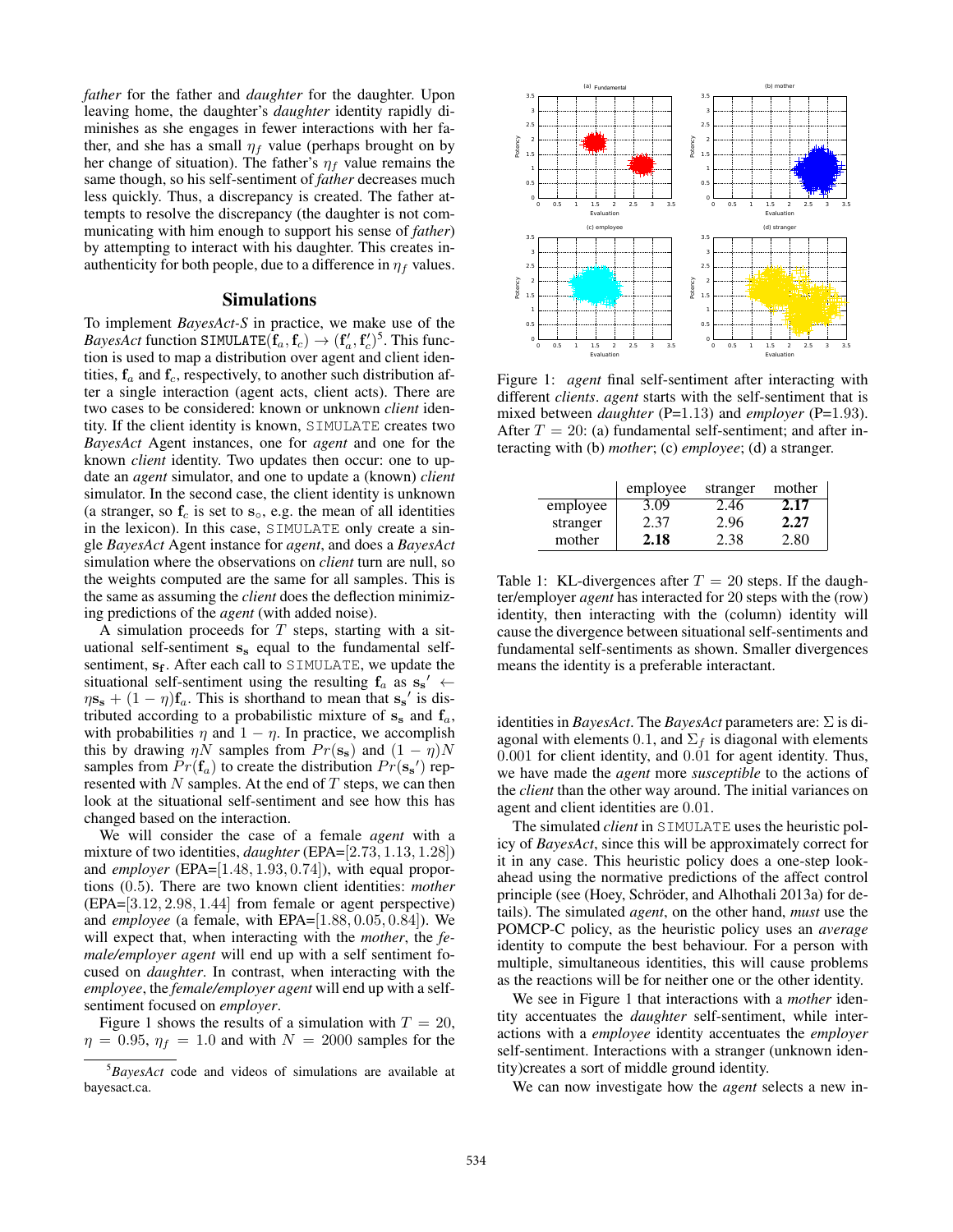teractant based on the divergence between the situational and fundamental self-sentiments. Given the situational selfsentiment  $s_s$  for each interactant (e.g. as shown in Figure 1), we create a *predicted* situational self-sentiment (that will be achieved by future interactions) by simply creating a mixture of every pair of situational self-sentiments. We then compute the divergence from the fundamental self-sentiment of this mixture, using Equation 14. To compare two belief distributions in practice, we use a nearestneighbours approach (Perez-Cruz 2008). Table 1 shows the KL-divergences (closer to zero means a more compatible interactant, shown in boldface). We see that, after interacting with the *employee* for 20 steps (first row), the *mother* is the most likely interactant. After interacting with a *mother*, however, the best interactant is *employee*. After interacting with a *stranger*, the *agent* will prefer interacting with either *mother* or *employee*, with slight preference for *mother*.

### **Discussion**

The socio-affective model described in this paper is used for fast, heuristic, everyday human interaction: it is what agents can use to "get along" with other agents or humans in a social world. While *BayesAct* (Hoey, Schröder, and Alhothali 2013b; 2013a) integrates this heuristic into a cognitive reasoning engine (a POMDP), *BayesAct-S* (this paper) expands this notion to a societal level, giving agents an intrinsic guide to selecting goals, settings, institutions, and individuals to engage with. In this hierarchy, the high level is reasoning about the self and longer-term goals, while the lower level is considering individual interactions with other agents, guided in part by the affect control principle. Although this could be formalised as a hierarchical POMDP (Theocharous, Rohanimanesh, and Mahadevan 2001), here the higher level simply uses a heuristic policy based on the inauthenticity.

Thus, *BayesAct-S* agents use a novel unification of cognitive (individual) and affective (social) reasoning, but are free to use the cognitive component to model other agents at any level of detail, including as full POMDPs (Doshi and Gmytrasiewicz 2009). Linking the social and individual has relatively recently come into focus in AI research (Castelfranchi 1998), and recent work has looked at unifying appraisal theories of emotions with cognitive reasoning and reinforcement learning. For example, (Hogewoning et al. 2007) links valence with an exploration bonus, and in (Marinier III and Laird 2008), the SOAR cognitive architecture is augmented with a reinforcement learning agent that uses emotional appraisals as intrinsic reward signals.

*BayesAct-S* is defined with observations and actions in the 3-D EPA space. Therefore, to implement a *BayesAct-S* agent, we require the definition of input and output mappings to translate EPA vectors  $(b_a)$  into physical actions and to translate observations of the world into EPA vectors  $(\mathbf{F}_b)$ . These I/O mappings are application dependent. For example, in text-based applications such as the tutoring system in (Hoey, Schröder, and Alhothali 2013b), one may use a semantic analysis of the messages (Pang and Lee 2008). In an embodied agent, one might use facial expressions, gestures or body language measures (Schröder et al. 2013; Lin et al. 2014).

As discussed in (Rogers, Schröder, and von Scheve 2014), affect control theory is conceptually compatible with both dimensional (Russell and Mehrabian 1977) and appraisal (Scherer, Banziger, and Roesch 2010) theories of emotions. The EPA dimensions of affective space can be understood as very basic appraisal rules related to the goal congruence of an event (E), the agent's competence/coping potential (P), and the urgency implied by the situation (A) (Rogers, Schröder, and von Scheve 2014; Rogers, Schröder, and Scholl 2013; Scherer, Dan, and Flykt 2006). However, ACT is also more general and more parsimonious than many appraisal theories, since deflection minimisation is the only prescribed mechanism, while the more specific goals tied to types of agents and situations are assumed to emerge from the semantic knowledge base of the model. Although it is clear that a 3-D vector cannot explain *all* the facets of emotions and identities, this simple scheme has been repeatedly shown to explain roughly 50% of the semantic variability in word association data (Osgood, Suci, and Tannenbaum 1957; Osgood, May, and Miron 1975). The EPA dimensions are also thought to be related directly to intrinsic reward (Fennell and Baddeley 2013). That is, reward is assessed by humans along the same three dimensions: Evaluation roughly corresponds with expected value, Potency with risk (e.g. powerful things are more risky to deal with, because they do what they want (Scholl 2013)), and Activity corresponds roughly with uncertainty, increased risk, and decreased values (e.g. faster more exited things are more risky and less likely to result in reward).

ACT has intellectual origins in symbolic interactionism, a paradigm that emphasizes the importance of semiotic references for the regulation of social interaction (MacKinnon 1994). Recent work has pointed out how the statistical EPA model is compatible with symbolic approaches to social cognition at the societal level as well as notions of embodied "deep meanings" at the level of individual brains. In many ways, the EPA model can be regarded as a "translation" between societal symbols and signals of the body (Schröder and Thagard 2013; Thagard and Schröder 2014).

# **Conclusion**

We have described a probabilistic and decision theoretic generalisation of the *affect control theory of self*, a coherent and well-grounded sociological theory of human social interactions that uses affective descriptions of identities, selves and behaviours. We have shown how this theory can be used to construct socially and emotionally aware agents that can reason about the affective identities of others and use this reasoning to guide their choices of whom to interact with and what to do in each interaction. In future, we plan to apply these concepts in social networking applications, assistive technologies, and to further investigate the usage of external rewards in guiding agent behaviours. We plan to investigate large-scale social simulations based on these concepts. *BayesAct-S* could also substantiate recent developments of a "social physics" (Pentland 2014) by enhancing it with a well-grounded theory of the behaviours of individuals.